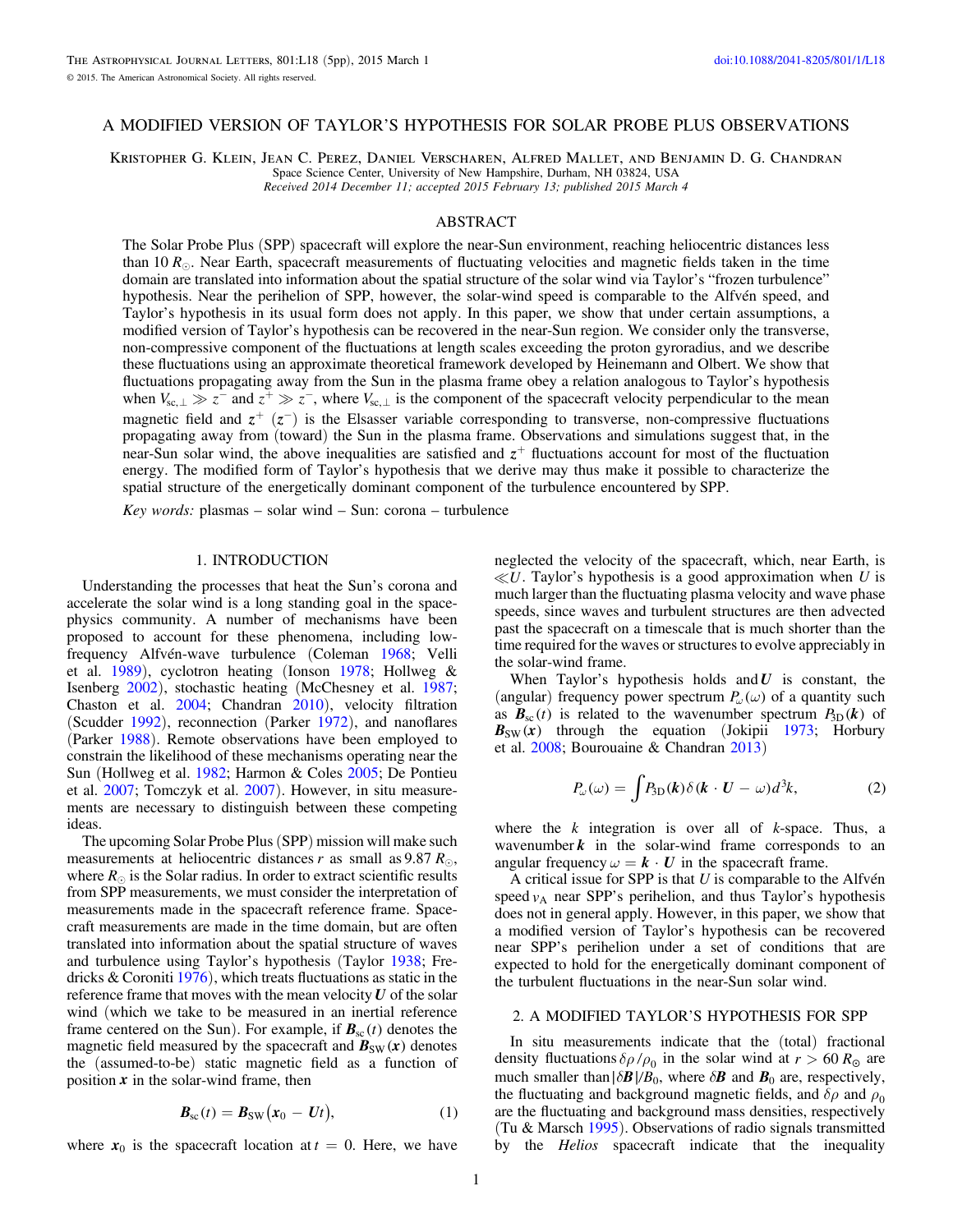<span id="page-1-0"></span> $\delta \rho / \rho_0 \ll |\delta \mathbf{B}| / B_0$  also holds near SPP's perihelion (see, e.g., the appendix of Hollweg et al. [2010](#page-3-0)). The condition  $\delta \rho / \rho_0 \ll |\delta \mathbf{B}| / B_0$  implies that the dominant fluctuations are non-compressive, consistent with the fact that compressive waves are damped much more rapidly than non-compressive waves in the collisionless solar wind (Barnes [1966](#page-3-0)) and with Hollweg ([1978](#page-3-0))'s finding that fast magnetosonic waves launched outward through the chromosphere are reflected almost completely at the transition region.

In this paper, we restrict our analysis to the dominant, noncompressive component of the fluctuations and derive a version of Taylor's hypothesis that will apply only to such noncompressive fluctuations. We assume that

$$
\delta \rho \ll \rho_0. \tag{3}
$$

We also restrict our analysis to fluctuations at length scales greater than the proton gyroradius. At such scales, the only non-compressive mode is the Alfvén wave, for which *dB* and the fluctuating velocity  $\delta v$  are perpendicular to  $\mathbf{B}_0$ . We thus take the fluctuations to satisfy the conditions

$$
\nabla \cdot \delta \mathbf{v} = 0 \qquad \delta \mathbf{v} \cdot \mathbf{B}_0 = 0 \qquad \delta \mathbf{B} \cdot \mathbf{B}_0 = 0. \tag{4}
$$

We assume that  $B_0$  and the background solar-wind velocity *U* are, at least to a good approximation, in the radial direction  $\hat{r}$ . (It is trivial to generalize our results to the case in which  $B_0$ points in the  $-\hat{r}$  direction.) We also take  $\rho_0$  to vary with position perpendicular to  $\hat{r}$  much more slowly than does  $\delta \mathbf{B}$ . Given these assumptions and Equations  $(3)$  and  $(4)$ , the fluctuations are described by the Heinemann & Olbert ([1980](#page-3-0)) equations (for additional discussion see Chandran & Hollweg [2009](#page-3-0)),

$$
\frac{\partial \mathbf{g}}{\partial t} + (\mathbf{U} + \mathbf{v}_{A}) \cdot \nabla \mathbf{g} - \left(\frac{\mathbf{U} + \mathbf{v}_{A}}{2v_{A}}\right) \frac{d\mathbf{v}_{A}}{dr} \mathbf{f}
$$
\n
$$
= -\mathbf{z}^{-} \cdot \nabla \mathbf{g} - \left(\frac{1 + \eta^{1/2}}{\eta^{1/4}}\right) \frac{\nabla p_{\text{tot}}}{\rho_{0}} \tag{5}
$$

and

$$
\frac{\partial f}{\partial t} + (U - v_{A}) \cdot \nabla f - \left(\frac{U - v_{A}}{2v_{A}}\right) \frac{dv_{A}}{dr} g
$$
\n
$$
= -z^{+} \cdot \nabla f - \left(\frac{1 - \eta^{1/2}}{\eta^{1/4}}\right) \frac{\nabla p_{\text{tot}}}{\rho_{0}}, \quad (6)
$$

where

$$
\mathbf{g} = \left(\frac{1 + \eta^{1/2}}{\eta^{1/4}}\right)z^{+} \qquad \mathbf{f} = \left(\frac{1 - \eta^{1/2}}{\eta^{1/4}}\right)z^{-} \tag{7}
$$

are the Heinemann–Olbert variables,  $v_A = B_0 / \sqrt{4 \pi \rho_0}$  is the Alfvén velocity,  $p_{\text{tot}}$  is the total pressure,

$$
\eta \equiv \frac{\rho_0}{\rho_a} = \frac{v_A^2}{U^2},\tag{8}
$$

 $r_{a}$  is the value of  $\rho_0$  at the Alfvén critical point  $r = r_a$  (at which  $U = v_A$ ),

$$
z^{\pm} = \delta v \mp \delta b \tag{9}
$$

are the Elsasser variables, and  $\delta \mathbf{b} = \delta \mathbf{B} / \sqrt{4 \pi \rho_0}$ . Physically, *g* and  $z^+$  (*f* and  $z^-$ ) represent noncompressive, transverse

fluctuations that propagate away from (toward) the Sun in the plasma frame.

The pressure terms in Equations  $(5)$  and  $(6)$  enforce the incompressibility condition by canceling out the compressive components of the nonlinear terms  $z^+ \cdot \nabla f$  and  $z^- \cdot \nabla g$ . To simplify the notation, we define

$$
\left(z^{-} \cdot \nabla g\right)_{\text{nc}} = z^{-} \cdot \nabla g + \left(\frac{1 + \eta^{1/2}}{\eta^{1/4}}\right) \frac{\nabla p_{\text{tot}}}{\rho_0},\tag{10}
$$

where the subscript "nc" stands for "non-compressive component."

Measurements from the Helios spacecraft show that on average the ratio  $z^+/z^-$  exceeds 1 at 0.3 AU  $\lt r \lt 1$  AU and that this ratio increases as  $r$  decreases (Bavassano et al.  $2000$ ). Theoretical models (Cranmer & van Ballegooijen [2005](#page-3-0); Verdini & Velli [2007](#page-4-0); Chandran & Hollweg [2009](#page-3-0)), shellmodel simulations (Verdini et al. [2012](#page-4-0)), and direct numerical simulations (Perez & Chandran [2013](#page-4-0)) also suggest that  $z^+ \gg z^-$  at  $r \sim 10 - 30 R_{\odot}$ . We thus assume that

$$
z^- \ll z^+.\tag{11}
$$

Equation (11) implies that  $f \ll g$ . Moreover, the ratio  $f/g$  is much smaller than  $z^{-}/z^{+}$  near  $r = r_a$ , because of the prefactor  $(1 - \eta^{1/2})/\eta^{1/4}$  in the definition of *f* in Equation (7). The quantity  $(1/v_A)dv_A/dr$  is  $\sim r^{-1}$ . It thus follows from Equation (11) that  $|(U + v_A) \cdot \nabla g| \gg |[(U + v_A)]$  $(2v_A)$ ]( $dv_A/dr$ ) $f$ , because  $|\partial g/\partial r|$  is not much smaller than *|g/r*. Given Equation (11), we may thus approximate Equation  $(5)$  as

$$
\frac{\partial \mathbf{g}}{\partial t} + (\mathbf{U} + \mathbf{v}_{A}) \cdot \nabla \mathbf{g} = -(\mathbf{z}^{-} \cdot \nabla \mathbf{g})_{\text{nc}}.
$$
 (12)

We now change from a reference frame centered on the Sun with position  $r$  and time  $t$  to the spacecraft reference frame with position  $r' = r - \int V_{sc} dt$  and time  $t' = t$ . The temporal and spatial derivatives in the two frames are related by the equations  $\partial/\partial t = \partial/\partial t' + \partial \mathbf{r}'/\partial t \cdot \nabla'$  and  $\nabla = \nabla'$ , where  $\partial r' / \partial t = -V_{\rm sc}$ . We can thus rewrite Equation (12) as

$$
\frac{\partial \mathbf{g}}{\partial t'} + (\mathbf{U} + \mathbf{v}_{A} - \mathbf{V}_{sc}) \cdot \nabla' \mathbf{g} = -(\mathbf{z}^{-} \cdot \nabla' \mathbf{g})_{nc}, \qquad (13)
$$

where  $(z^- \cdot \nabla' g)_{nc}$  is given by the right-hand side of Equation (10), with  $\nabla$ replaced by  $\nabla'$ .

Our goal now is to determine when the nonlinear term on the right-hand side of Equation (13) can be neglected. We note that the  $z^- \cdot \nabla' g$  term "picks up" the spatial derivatives of *g* in the directions perpendicular to  $\mathbf{B}_0$ , because of Equation (4). On the other hand, the  $(U + v_A) \cdot \nabla' g$  term picks up the spatial derivatives of  $g$  along the direction of  $B_0$ . Thus, even though  $U + v_A \gg z^-$ , it is not necessarily the case that  $|(U + v_A) \cdot \nabla' g| \gg |z^- \cdot \nabla' g|$ , because the perpendicular gradient of *g* could greatly exceed the parallel gradient. On the other hand, the spacecraft velocity  $V_{\rm sc}$  has a nonzero component  $V_{\rm sc, \perp} \equiv V_{\rm sc} - \hat{b} (\hat{b} \cdot V_{\rm sc})$  perpendicular to  $B_0$ . The term  $V_{\rm sc} \cdot \nabla' g$  thus greatly exceeds  $z^- \cdot \nabla' g$  in magnitude when

$$
V_{\rm sc,\perp} \gg z^-.
$$
 (14)

Near perihelion,  $V_{sc, \perp} \simeq 200 \text{ km s}^{-1}$  and Equation (14) likely holds (Cranmer & van Ballegooijen [2005;](#page-3-0) Verdini &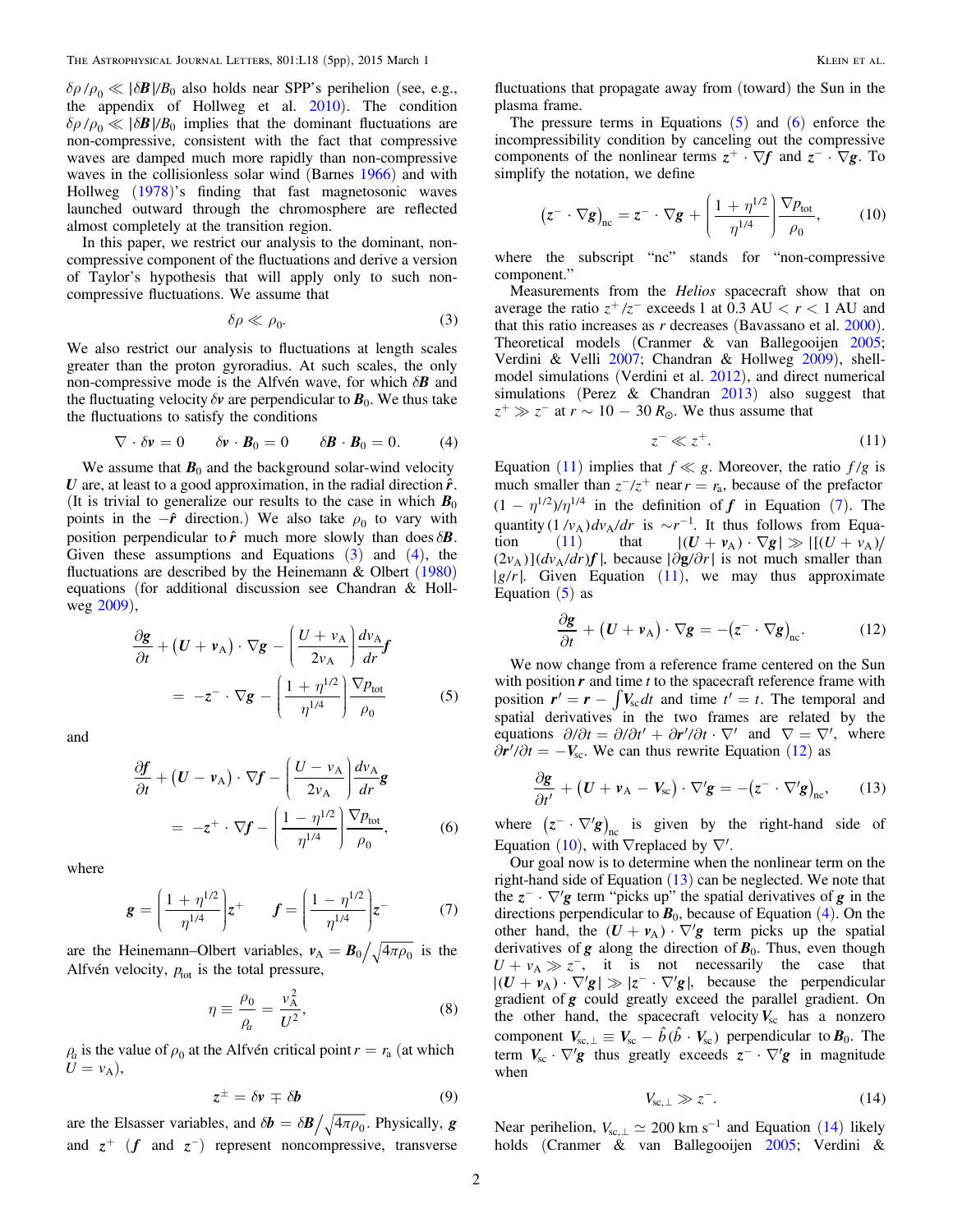<span id="page-2-0"></span>

**Figure 1.** Motion of SPP (filled triangle) in the " $z$ <sup>+</sup> rest frame," which moves away from the Sun at velocity  $U + v_A$ . The open triangle represents a point that is at rest in an inertial frame centered on the Sun. The rectangles represent turbulent structures associated with non-compressive  $z^+$  (or g) fluctuations.

Velli [2007;](#page-4-0) Chandran & Hollweg [2009](#page-3-0)). When Equation ([14](#page-1-0)) is satisfied, Equation ([13](#page-1-0)) becomes (to leading order in the small quantity  $z^{-}/V_{\text{sc},\perp}$ )

$$
\frac{\partial \mathbf{g}}{\partial t'} + \mathbf{U}_{\text{total}} \cdot \nabla' \mathbf{g} = 0, \tag{15}
$$

where

$$
U_{\text{total}} \equiv U + v_{\text{A}} - V_{\text{sc}}.
$$
 (16)

The left-hand side of Equation  $(15)$  is the convective time derivative of  $g$  at a point that moves with velocity  $U_{total}$ . The vanishing of this time derivative to leading order in  $z^{-}/V_{sc,\perp}$ and  $z^{-}/z^{+}$  expresses mathematically the statement that **g** fluctuations are approximately frozen in a frame that moves with velocity  $U_{total}$ .

We now restrict our consideration to time intervals  $\tau$  that are sufficiently short that  $(1)$   $V_{\rm sc}$  is approximately constant and  $(2)$  $v_A$  and  $U$  are approximately constant at the spacecraft location and throughout the radial interval through which the *g* fluctuations propagate during time  $\tau$ . With these conditions, *U*total can be treated as constant, and the solution for *g* in Equation  $(15)$  is

$$
\mathbf{g}(\mathbf{r}',t') = \mathbf{g}(\mathbf{r}' - \mathbf{U}_{\text{total}}t', 0). \tag{17}
$$

Just as Equation  $(1)$  $(1)$  $(1)$  leads to Equation  $(2)$  $(2)$  $(2)$ , Equation  $(17)$ implies that

$$
P_{\omega}^{(g)}(\omega) = \int P_{3D}^{(g)}(\boldsymbol{k}) \delta(\boldsymbol{k} \cdot \boldsymbol{U}_{\text{total}} - \omega) d^3 \boldsymbol{k}, \qquad (18)
$$

where  $P_{\omega}^{(g)}$  is the (angular) frequency spectrum of *g* in the spacecraft frame, and  $P_{3D}^{(g)}$  is the wavenumber spectrum of  $g(r', 0)$ . In order for the inward-propagating fluctuations (i.e., *f*) to obey an analogous relation,  $|V_{sc,\perp}|$  would need to be  $\gg z^+$ , which is not expected for the near-Sun environment.

To understand why a version of Taylor's hypothesis applies to outward-propagating **g** fluctuations even when  $U \sim v_A$ , it is helpful to view the spacecraft in the " $z$ <sup>+</sup> reference frame," which moves away from the Sun at velocity  $U + v_A$ , which, as discussed above, we treat as as effectively constant. In the  $z^+$ reference frame, *g* changes only because of the nonlinear shearing represented by the  $-(z^- \cdot \nabla g)_{nc}$  term on the righthand side of Equation ([12](#page-1-0)). A fixed location in an inertial reference frame centered on the Sun moves at velocity  $-U - v_A$  in the  $z^+$  frame, as represented by the open triangle in Figure 1. At such a location, our modified version of Taylor's hypothesis (in this case with  $V_{\rm sc} = 0$ ) need not apply, because the timescale on which a *g* structure evolves due to nonlinear shearing could be comparable to the time needed to traverse that structure in the radial direction at speed  $U + v_A$ . This is directly related to the point made above that even though  $U + v_A \gg z^-$ , it is not necessarily the case that  $|(U + v_A) \cdot \nabla' g| \gg |z^- \cdot \nabla' g|$ , because  $U + v_A$  is along  $B_0$ , whereas  $z^-$  is perpendicular to  $B_0$ . On the other hand, in the  $z^+$ frame, the SPP spacecraft will move at velocity  $-U - v_A + V_{sc}$ , as illustrated by the filled triangle in Figure 1. If Equation ([14](#page-1-0)) is satisfied, then SPP will traverse a *g* structure in a time that is much shorter than the time required for that structure to change in the  $z^+$  frame, and the *g* structures can be approximated as frozen.

Equations  $(17)$  and  $(18)$  are analogous to the usual forms of Taylor's hypothesis given in Equations  $(1)$  $(1)$  $(1)$  and  $(2)$  $(2)$  $(2)$ , but with some differences. At  $r = 1$  AU, structures are approximately frozen in the plasma frame and are swept by the spacecraft at a velocity  $\approx U$ . Closer to the Sun, when Equations ([11](#page-1-0)) and ([14](#page-1-0)) are satisfied, *g* structures are approximately frozen and are swept by the spacecraft at velocity  $U + v_A - V_{sc}$ , but *f* structures need not be frozen. At  $r = 1$  AU, the frequencies in the spacecraft frame are much larger than the frequencies of fluctuations measured in the plasma frame. In contrast, this frequency disparity need not arise near the Alfvén critical point. If the frequency associated with some fluctuation in the spacecraft frame arises primarily from the  $(U + v_A) \cdot \nabla' g$  term in Equation  $(13)$  $(13)$  $(13)$ , then this frequency is only a factor of  $(U + v_A)/v_A \sim 2$  larger than the frequency that would arise in the plasma frame.

The direct output of Equations  $(17)$  and  $(18)$  is the spatial structure of the *g* field. However, because we restrict our analysis to time intervals  $\tau$  that are sufficiently small that U and  $v_A$  remain fairly constant at the spacecraft location and throughout a radial interval extending from SPP a distance  $\sim (U + v_A)\tau$  toward the Sun, the factor of proportionality between  $z^+$  and  $g$ ,

$$
h \equiv \frac{\eta^{1/4}}{1 + \eta^{1/2}},\tag{19}
$$

can be treated as approximately constant. As a consequence, the frequency and wavenumber spectra of  $g$  in Equation  $(18)$ can be converted into frequency and wavenumber spectra of  $z^+$ via Equation  $(7)$  $(7)$  $(7)$ . Near the Alfvén critical point  $r<sub>a</sub>$ , the radial variations in  $h$  are particularly small, allowing for a translation between *g* spectra and  $z^+$  spectra with very little error. This can be seen by writing  $\eta = 1 + x$ , where  $|x| \ll 1$  near  $r = r_a$ . From Equation ([8](#page-1-0)),  $x = (v_A^2 - U^2)/U^2$ . Taylor-expanding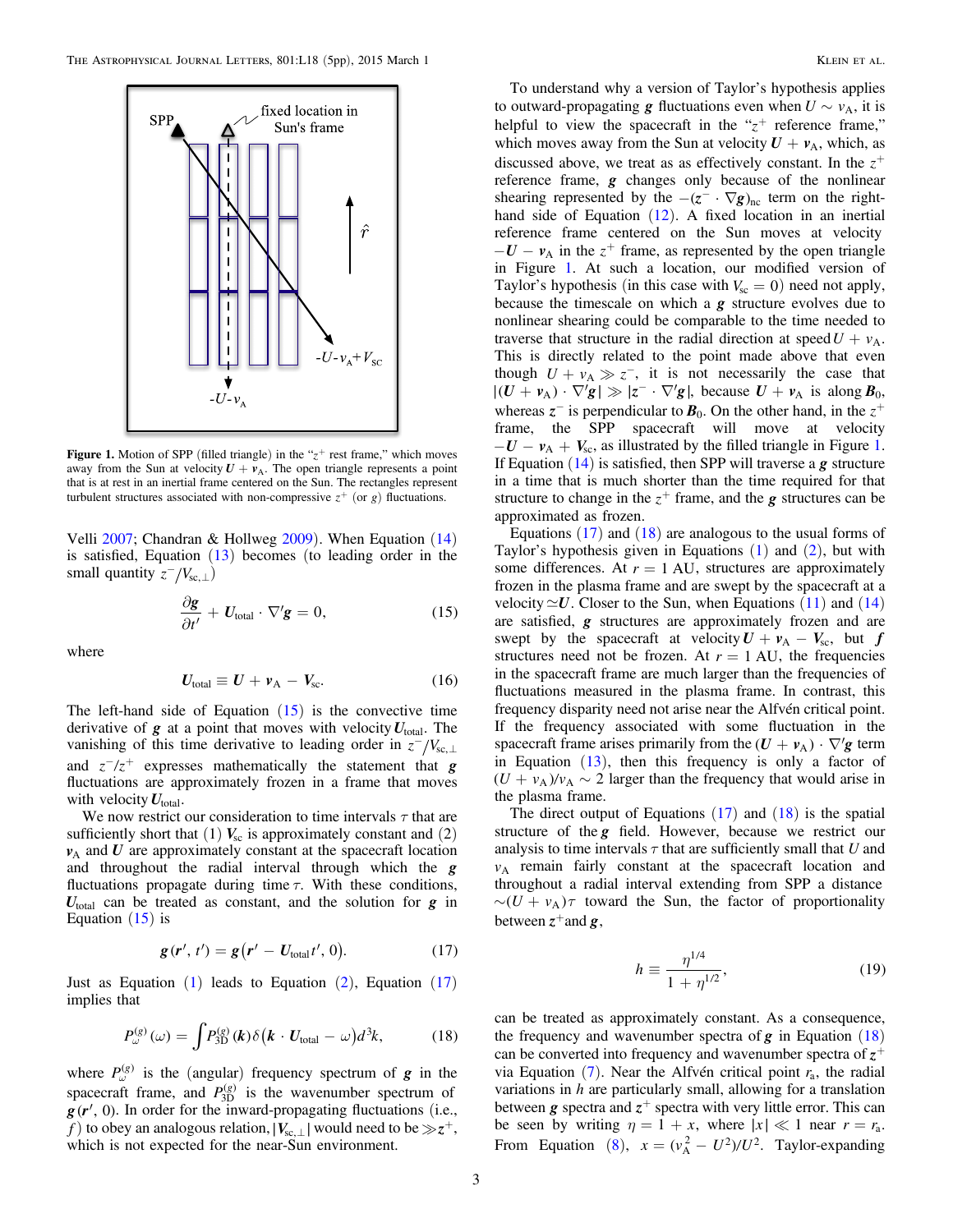<span id="page-3-0"></span>Equation ([19](#page-2-0)) about  $\eta = 1$ , we obtain

$$
h = \frac{1}{2} \left[ 1 - \frac{\left( U^2 - v_A^2 \right)^2}{32U^4} + \dots \right].
$$
 (20)

Because *h* varies quadratically with the quantity  $(U^2 - v_A^2)$ , and because of the factor of  $1/32$ , h varies very slowly with radius near*r*a.

To illustrate how the technique we describe could be applied, we suppose that near its perihelion of 9.87  $R_{\odot}$  SPP traverses a fast-solar-wind stream emanating from a low-latitude coronal hole, in which  $U$  and  $v_A$  are approximately steady for a period of  $\tau = 10^3$  s, during which time  $U + v_A = 1.3 \times 10^3$  km s<sup>-1</sup> and  $V_{sc, \perp} \simeq V_{sc} = 2 \times 10^2 \text{ km s}^{-1}$ . If Equations ([11](#page-1-0)) and ([14](#page-1-0)) are satisfied, then Equations ([17](#page-2-0)) and ([18](#page-2-0)) apply, and SPP measurements during this interval sample approximately frozen *g* structures along a line segment that extends from  $r = 9.87 R_{\odot}$  to  $r \simeq 9.87 R_{\odot} - (U + v_{A}) \tau = 7.99 R_{\odot}$ , while spanning a distance  $V_{\text{sc}}\tau \simeq 0.29 R_{\odot}$  perpendicular to the radial direction. Over the radial range  $(7.99 R_{\odot}, 9.87 R_{\odot})$ , the quantity  $U + v_A$  varies by 6.1% in the data-based model of Chandran & Hollweg  $(2009)$ , consistent with our assumption that  $U + v_A$  is reasonably constant throughout this radial interval. Given the density profile in this model, in which  $r_a = 11.1 R_\odot$ , Equations ([8](#page-1-0)) and ([19](#page-2-0)) imply that h varies from a value of 0.491 at  $r = 7.99 R_{\odot}$  to a value of 0.499 at  $r = 9.87 R_{\odot}$ . To within 2%,  $h = 1/2$  throughout the interval (7.99  $R_{\odot}$ , 9.87  $R_{\odot}$ ), and thus the frequency and wavenumber spectra of  $z^+$  are to a high degree of accuracy equal to a constant (1/4) times the frequency and wavenumber spectra of *g*. As this example shows, the modified version of Taylor's hypothesis that we describe will enable SPP to probe the dominant component of solar-wind turbulence inside of SPP's perihelion.

In claiming that the energetically dominant fluctuations near the Sun approximately satisfy Equation  $(15)$  $(15)$  $(15)$ , we have relied upon the assumptions that: (1)  $\delta \rho / \rho_0 \ll |\delta \mathbf{B}| / B_0$  (which in practice implies that  $\delta \rho / \rho_0 \ll 1$  since  $|\delta \mathbf{B}| \lesssim B_0$ ; (2)  $\delta \mathbf{B}$  and *dv* are approximately perpendicular to  $\mathbf{B}_0$ ; (3)  $z^+ \gg z^-$ ; (4)  $V_{\text{sc},\perp} \gg z^-$ ; (5)  $\rho_0$  varies much more slowly with position perpendicular to  $\hat{r}$  than does  $\delta \mathbf{B}$ ; and (6)  $\mathbf{B}_0$  is nearly radial. SPP measurements will provide tests of conditions (1) through (5). To check assumption (6) using SPP measurements would require averaging *B* over timescales much longer than the timescale of the energetically dominant magnetic fluctuations, which is likely ∼1 hr (Hollweg et al. 1982). However, such long time averages will become progressively more difficult as SPP approaches perihelion, since SPP will rapidly traverse the near-perihelion region at  $\sim$ 1  $R_{\odot}$  hr<sup>-1</sup>. On the other hand, the assumption that  $\mathbf{B}_0$  is nearly radial at  $r \sim 10 R_{\odot} - 30 R_{\odot}$  is likely accurate if coronal mass ejections are excluded, because the closed-loop magnetic structures of the Sun are primarily confined to smaller  $r$  and the Parker spiral field begins to bend appreciably into the azimuthal direction only at larger  $r$ . We emphasize that the above conditions are sufficient but not necessary, since, e.g., Taylor's hypothesis can apply when  $z^+ \sim z^-$  provided  $z^+ \ll V_{\text{sc},\perp}$ . We also note that we have not restricted our analysis to fluctuations that are either quasi-2D or quasi-slab-symmetric, whether with respect to the background magnetic field  $\mathbf{B}_0$  or the local magnetic field  $\mathbf{B}_0 + \delta \mathbf{B}$ .

Observations at 1 AU(Podesta & Bhattacharjee [2010](#page-4-0)) and numerical simulations of solar-wind turbulence near the Sun (Verdini et al. [2012](#page-4-0); Perez & Chandran  $2013$ ) suggest that if the overall fractional cross helicity is high, then  $z^+ \gg z^$ throughout much of the inertial range. If this is the case near the Sun, then  $\delta b \simeq (1/2) \delta z^+$  scale by scale throughout much of the inertial range, and SPP magnetometer measurements on their own (without velocity measurements) will be sufficient to approximate the frequency spectra of  $g$  and  $z^+$ .

Our study differs from previous studies of Taylor's hypothesis for SPP. Matthaeus ([1997](#page-4-0)) accounted for  $V_{sc,\perp}$ and concluded that the characteristic turbulence speed must be  $\ll V_{\rm sc}$  for Taylor's hypothesis to apply to 2D turbulence. In contrast, we have shown that a form of Taylor's hypothesis applies to  $g$  or  $z^+$  fluctuations even when the characteristic turbulence speed is comparable to  $V_{sc,\perp}$ , provided  $z^- \ll z^+$  and  $z^- \ll V_{sc,\perp}$ . Howes et al. ([2014](#page-4-0)) and Klein et al. (2014) found that Taylor's hypothesis holds near the perihelion of SPP for sufficiently oblique Alfvén and kinetic Alfvén waves if the fluctuations are treated as linear waves. In the present study, we do not restrict the analysis to linear or highly oblique waves.

# 3. SUMMARY AND CONCLUSION

Transverse, non-compressive fluctuations likely comprise the bulk of the fluctuation energy in the near-Sun solar wind. When  $\delta \rho \ll \rho_0$ , *U* and  $\mathbf{B}_0$  are nearly radial, and  $\rho_0$  varies much more slowly with position perpendicular to  $\hat{r}$  than does  $\delta \mathbf{B}$ , these transverse, non-compressive fluctuations are described by the Heinemann–Olbert equations. We use these equations to show that outward-propagating fluctuations can be treated as frozen within a reference frame that will be advected past SPP at velocity  $U + v_A - V_{sc}$ , provided that  $z^- \ll z^+$  and  $z^- \ll V_{sc,\perp}$ . Observations and simulations suggest that these latter two inequalities and the inequality  $\delta \rho \ll \rho_0$  will be satisfied near SPP's perihelion. As a consequence, it will likely be possible to use a modified version of Taylor's hypothesis to characterize the spatial structure of the outward-propagating, transverse, non-compressive fluctuations that will be encountered by SPP near its perihelion, even when  $U \sim v_A$  and  $z^+ \sim V_{sc}$ .

This work was supported in part by NSF grants AGS-1331355 and AGS-1258998, grant NNX11AJ37G from NASA's Heliophysics Theory Program, NASA grant NNN06AA01C to the Solar Probe Plus FIELDS Experiment, and NASA grant NNX12AB27G.

#### REFERENCES

Barnes, A. 1966, [PhFl](http://dx.doi.org/10.1063/1.1761882), [9, 1483](http://adsabs.harvard.edu/abs/1966PhFl....9.1483B)

- Bavassano, B., Pietropaolo, E., & Bruno, R. 2000, [JGR,](http://dx.doi.org/10.1029/1999JA000276) [105, 15959](http://adsabs.harvard.edu/abs/2000JGR...10515959B)
- Bourouaine, S., & Chandran, B. D. G. 2013, [ApJ,](http://dx.doi.org/10.1088/0004-637X/774/2/96) [774, 96](http://adsabs.harvard.edu/abs/2013ApJ...774...96B)
- Chandran, B. D. G. 2010, [ApJ](http://dx.doi.org/10.1088/0004-637X/720/1/548), [720, 548](http://adsabs.harvard.edu/abs/2010ApJ...720..548C)
- Chandran, B. D. G., & Hollweg, J. V. 2009, [ApJ](http://dx.doi.org/10.1088/0004-637X/707/2/1659), [707, 1659](http://adsabs.harvard.edu/abs/2009ApJ...707.1659C)
- Chaston, C. C., Bonnell, J. W., Carlson, C. W., et al. 2004, JGRA, [109, 4205](http://adsabs.harvard.edu/abs/2004JGRA..109.4205C) Coleman, P. J., Jr. 1968, [ApJ,](http://dx.doi.org/10.1086/149674) [153, 371](http://adsabs.harvard.edu/abs/1968ApJ...153..371C)
- Cranmer, S. R., & van Ballegooijen, A. A. 2005, [ApJS,](http://dx.doi.org/10.1086/426507) [156, 265](http://adsabs.harvard.edu/abs/2005ApJS..156..265C)
- De Pontieu, B., McIntosh, S. W., Carlsson, M., et al. 2007, [Sci,](http://dx.doi.org/10.1126/science.1151747) [318, 1574](http://adsabs.harvard.edu/abs/2007Sci...318.1574D)
- Fredricks, R. W., & Coroniti, F. V. 1976, [JGR](http://dx.doi.org/10.1029/JA081i031p05591), [81, 5591](http://adsabs.harvard.edu/abs/1976JGR....81.5591F)
- Harmon, J. K., & Coles, W. A. 2005, JGR, [110, 3101](http://adsabs.harvard.edu/abs/2005JGR...110.3101H)
- Heinemann, M., & Olbert, S. 1980, [JGR,](http://dx.doi.org/10.1029/JA085iA03p01311) [85, 1311](http://adsabs.harvard.edu/abs/1980JGR....85.1311H)
- Hollweg, J. V. 1978, [GeoRL,](http://dx.doi.org/10.1029/GL005i008p00731) [5, 731](http://adsabs.harvard.edu/abs/1978GeoRL...5..731H)
- Hollweg, J. V., Bird, M. K., Volland, H., et al. 1982, [JGR](http://dx.doi.org/10.1029/JA087iA01p00001), [87, 1](http://adsabs.harvard.edu/abs/1982JGR....87....1H)
- Hollweg, J. V., Cranmer, S. R., & Chandran, B. D. G. 2010, [ApJ](http://dx.doi.org/10.1088/0004-637X/722/2/1495), [722, 1495](http://adsabs.harvard.edu/abs/2010ApJ...722.1495H)
- Hollweg, J. V., & Isenberg, P. A. 2002, JGRA, [107, 1147](http://adsabs.harvard.edu/abs/2002JGRA..107.1147H)
- Horbury, T. S., Forman, M., & Oughton, S. 2008, PhRvL, [101, 175005](http://adsabs.harvard.edu/abs/2008PhRvL.101q5005H)